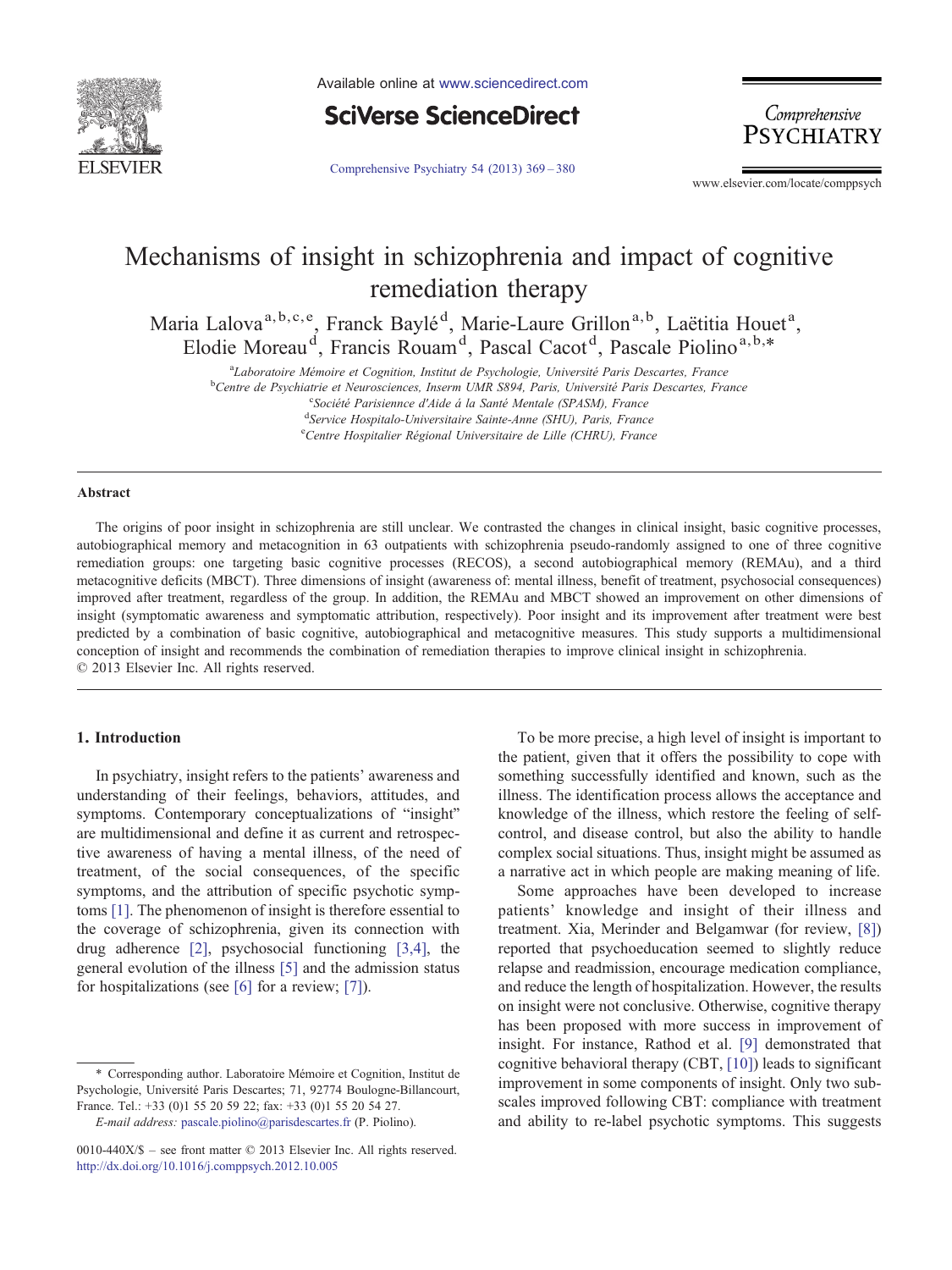therefore that further efforts are needed to better understand factors contributing to insight and find strategies to help patients develop their insight.

Studies have tried to explain the lack of awareness often associated with schizophrenia. Three main neuropsychological perspectives have dominated research. They have drawn attention to the links between insight and either basic cognitive functions, autobiographical memory, or metacognition to understand the cognitive mechanisms of insight in schizophrenia. Among the basic cognitive deficits in schizophrenia patients, poor insight has mainly been associated with deficits in executive functioning  $[11-13]$ , especially in mental flexibility, abstract reasoning, and selfreflection [\[14\].](#page-10-0) However, some studies have failed to find this relationship (e.g., [\[15\]](#page-10-0)). Links between insight and other aspects of cognition such as attention and memory have also been investigated but have produced mixed results. Some studies have found a relationship between poor insight and measures of attention [\[16\]](#page-10-0), unlike others [\[13,17](#page-10-0)-19]. Previous studies have attempted to link unawareness of the illness to memory impairments in schizophrenia (for a metaanalysis, see [\[20\]\)](#page-10-0).They show that some level of memory functions may be necessary for intact insight.

Otherwise, Larøi et al. [\[21\]](#page-10-0) have pointed that poor insight is associated with deficits of the subjective experience of remembering (autonoetic consciousness) which accompanies the recollection of contextual details of a particular autobiographical event [\[22\]](#page-10-0). Disorders in autobiographical memory within schizophrenia are widely reflected in literature [23–[25\]](#page-10-0). Patients recall few specific autobiographical memories [\[26\],](#page-10-0) with degraded autonoetic consciousness [\[25\]](#page-10-0), and the deficit is more marked in late adolescence and early adulthood memories, or after the onset of the disease [\[26\].](#page-10-0) As recent theoretical models propose that autobiographical memory grounds personal identity [\[27](#page-10-0)–29], autobiographical memory and autonoetic consciousness deficits, would be related to a disturbed sense of self and/or poor personal identity in schizophrenia [\[25,30\].](#page-10-0) Despite these alleged links, to date no study has explored them in schizophrenia.

Finally, some authors have showed that poor insight is correlated to metacognitive deficit [\[31,32\].](#page-10-0) Metacognition [\[33\]](#page-10-0) refers to specific processes or discrete judgments about self and others such as making inferences from others' speech and behavior about their motives, intentions, affects or internal states (i.e., processes described in "theory of mind"). It also includes more synthetic processes integrating these discrete judgments into a larger whole. These synthetic processes point to the extent to which a person constructs increasing complex and integrated representations of themselves and others; the extent to which a person can situate himself/herself and others in the larger social world, and use that knowledge to respond to challenges [34–[36\].](#page-10-0)

The aim of the present study was to better understand the links between insight and basic cognitive, autobiographical memory and metacognitive skills and how gains in these

functions could improve insight in schizophrenia. In a pseudo randomized trial, we evaluated the pre/post effects on insight and basic cognitive, autobiographical memory and metacognitive skills of three therapeutic programs targeting specific deficits: cognitive basic disorders for RECOS — Cognitive Remediation for Schizophrenia; autobiographical memory deficits for REMAu — Autobiographical Reminiscence therapy; and metacognitive deficits for MBCT — Mindfulness-Based Cognitive Therapy. We sought to test the following specific hypotheses on pre-remediation assessment:

- (1) Poor insight would be more correlated with metacognitive than basic cognitive functioning [\[31,37\],](#page-10-0) and would be correlated with autobiographical memory [\[21\]](#page-10-0).
- (2) The dimension symptomatic awareness would be linked to basic cognitive functioning [\[38\]](#page-10-0) and metacognition [\[31\],](#page-10-0) whereas the dimension, *symp*tomatic attribution would be linked to selfconsciousness, introspection abilities and memory processes [\[38\]](#page-10-0). The three others dimensions of insight (i.e. awareness of: mental illness; psychosocial consequences and benefit of treatment), would be more dependent of external factors such as social and cultural variations [\[39\]](#page-10-0).

We assumed that the three therapeutic approaches would improve insight, however the impact was expected to be variable on the level and dimensions of insight depending on the therapeutic group. Thus, the following specific hypotheses were tested on post-remediation assessment:

- (3) RECOS would be more effective in increasing the basic cognitive functioning than insight. However, knowing that *symptomatic awareness* is strongly linked to cognitive impairment [\[38,40\]](#page-10-0), we assumed that the program would improve this dimension of insight.
- (4) REMAu would be effective in improving the quality of autobiographical recollection, and insight. We have no specific hypotheses concerning the improvement of the dimensions of insight.
- (5) MBCT would be effective in increasing metacognition and insight [\[41\].](#page-10-0) Knowing that consciousness of one's self is important for initial evaluation of any changes in mental state to subsequently search for attributable factors for these changes [\[38\]](#page-10-0), we assumed that the program would improve the symptomatic attribution dimension.

# 2. Methods

63 outpatients with schizophrenia (44 men and 19 women) were recruited at the Young Adults Centre at the Paris Society for Mental Health Help (SPASM). Patients met the following criteria: age between 18 and 25 years,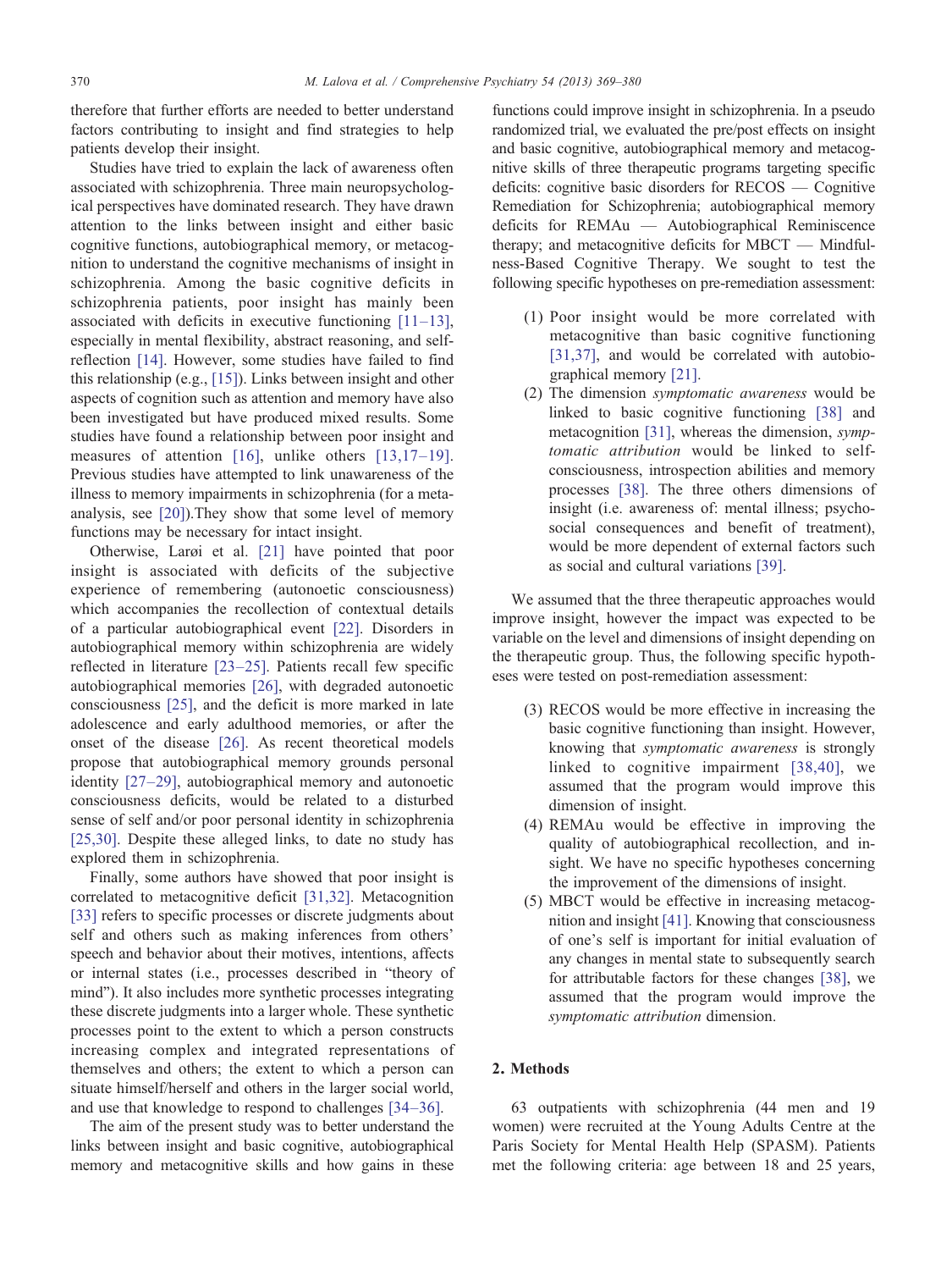| Cumical and Demographic Characteristics of Fatients in All Groups at basemie. |                |      |                |      |                      |      |      |      |  |  |
|-------------------------------------------------------------------------------|----------------|------|----------------|------|----------------------|------|------|------|--|--|
|                                                                               | $REMAu (N=20)$ |      | RECOS $(N=21)$ |      | Mindfulness $(N=22)$ |      | $F=$ | $p=$ |  |  |
|                                                                               | Mean           | (SD) | Mean           | (SD) | Mean                 | (SD) |      |      |  |  |
| Age                                                                           | 22.5           | 1.4  | 22.6           | 1.5  | 22.7                 | 1.4  | 0.08 | 0.96 |  |  |
| Gender (M/F)                                                                  | (11/9)         |      | (11/10)        |      | (14/8)               |      | 1.71 | 0.17 |  |  |
| Handedness $(L/R)$                                                            | (4/16)         |      | (5/16)         |      | (3/19)               |      | 0.35 | 0.70 |  |  |
| Duration of illness (Y)                                                       | 5.9            | 2.6  | 6.8            | 3.2  | 6.9                  | 1.9  | 0.86 | 0.42 |  |  |
| Relapses                                                                      | 2.5            | 1.3  | 3.0            | 1.5  | 2.4                  | 1.1  | 1.23 | 0.29 |  |  |
| Premorbid IO                                                                  | 101.7          | 11.8 | 98.4           | 10.6 | 100.1                | 11.0 | 0.42 | 0.65 |  |  |
| <b>PANSS Positive</b>                                                         | 18.5           | 7.7  | 20.1           | 6.5  | 21.5                 | 6.9  | 1.16 | 0.31 |  |  |
| <b>PANSS</b> Negative                                                         | 19.5           | 7.0  | 19.5           | 7.4  | 22.3                 | 7.6  | 1.72 | 0.18 |  |  |
| PANSS General Psy.                                                            | 27.5           | 9.7  | 28.3           | 10.6 | 29.7                 | 11.6 | 1.83 | 0.16 |  |  |
| PANSS G12                                                                     | 4.1            | 1.0  | 4.2            | 1.1  | 4.4                  | 1.0  | 0.55 | 0.57 |  |  |

Table 1 Clinical and Demographic Characteristics of Patients in All Groups at baseline.

RECOS: Cognitive remediation program for patients with a schizophrenia spectrum disease; REMAu: Autobiographical Reminiscence Therapy; Minful: Mindfulness-Based Cognitive Therapy; SD: standard deviation; M/F: male/female; L/R: left/right; Y: Years; PANSS: The Positive, Negative and General Psychopathology Syndrome Scale; PANSS G12: subscale of awareness of illness.

atypical antipsychotics medication, and stable phase of illness. The diagnosis confirmation was made by a clinical psychiatrist for all patients, using the DSM IV [\[42\].](#page-10-0) The symptoms of these patients were assessed using the Scale for the Assessment of Positive, and Negative Symptoms (PANS; [\[43\]](#page-11-0)). Three remediation therapy groups (RECOS, REMAu and MBCT) were constituted, matched on age, gender, handedness, premorbid IQ, and duration of illness or relapses. Demographic and clinical characteristics of the participants are shown in Table 1. The study was approved by the local Research Ethics Committee. All

subjects gave informed, written consent to participate in the study.

# 2.1. Procedures

Each patient underwent one of the three programs. Group allocation was pseudo-randomized according to patient availability. They were assessed at baseline (t0) 1 week before, and 1 week after three remediation programs (t1) see Fig. 1. The test battery was the same for the three groups and comprised clinical and cognitive assessments.



Fig. 1. Flow chart showing participant recruitment and treatment allocation. RECOS: Cognitive remediation program for patients with a schizophrenia spectrum disease; REMAu: Autobiographical Reminiscence Therapy; Minful: Mindfulness-Based Cognitive Therapy; t0 (pre-therapy); t1 (post-therapy) cognitive and clinical assessment.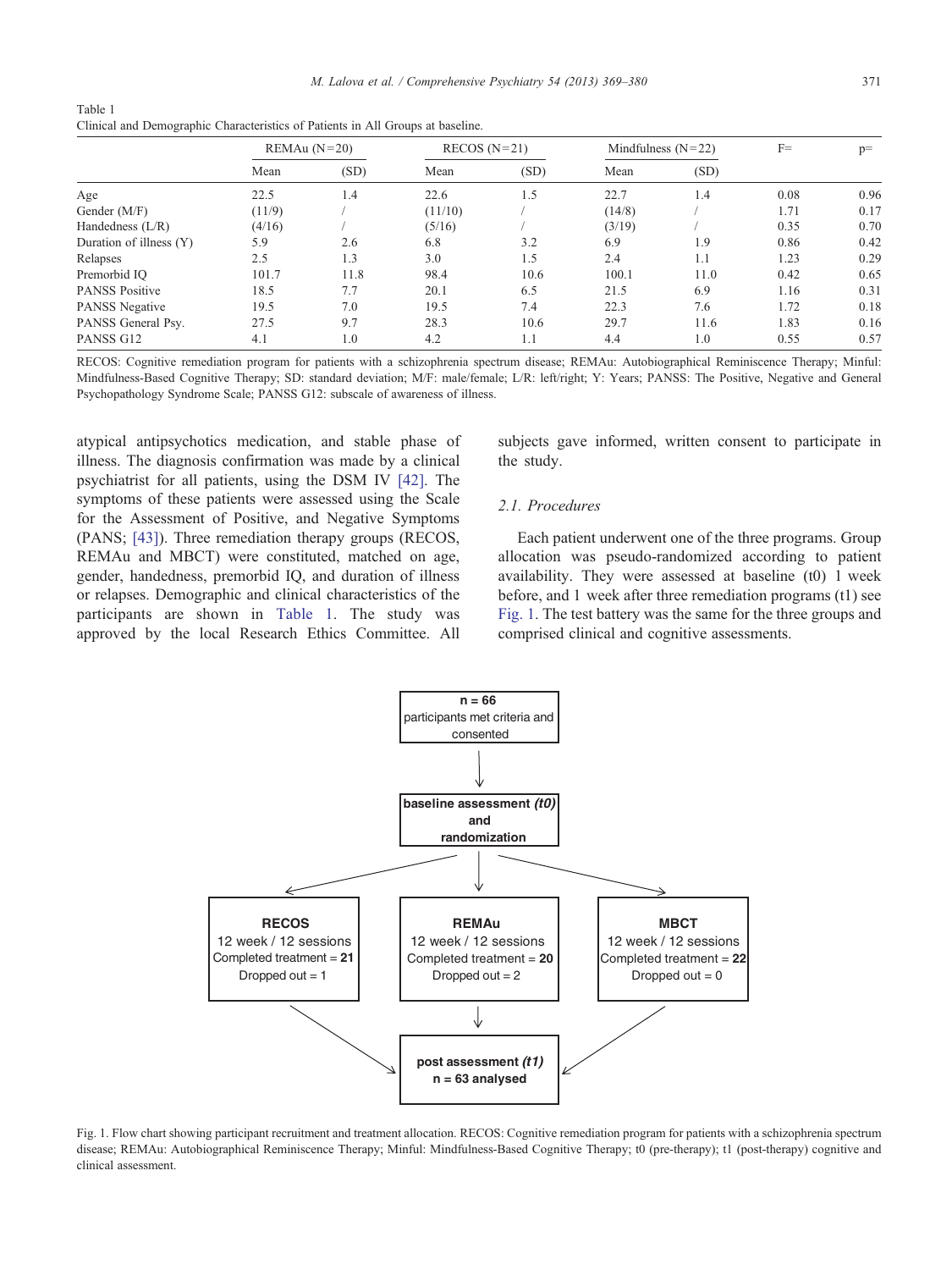# 2.2. Clinical and cognitive assessments

# 2.2.1. Insight assessment

Insight was measured with the Scale to assess Unawareness of Mental Disorder (SUMD, [\[44\]\)](#page-11-0). This scale measures several linked but separable dimensions of insight: awareness of having a mental illness, need of treatment, social consequences, specific symptoms, and symptomatic attribution. To be noted: the lowest score of SUMD scale and subscales corresponds to a good capacity of insight.

# 2.2.2. Basic cognitive assessment

A battery of standardized neuropsychological tests was administered to all participants to assess basic cognitive deficit. Three cognitive domains were established: (1) attention & processing speed were assessed via : Stroop: Word and Colour scores [\[45\],](#page-11-0) Digit-Symbol-Coding (WAIS-III, [\[46,47\]](#page-11-0)), Digit Span Order (WAIS-III, [\[46,47\]\)](#page-11-0), Trail Making Test: Number Sequencing subtest score (TMT A, [\[48\]](#page-11-0)); (2) episodic memory via: California Verbal Learning Test-II (CVLT-II, [\[49\]](#page-11-0)) List A Trial 1 recall, Short Delay Free and Cued Recall, Long Delay Free and Cued Recall, Total recall, recognition and discriminability, Rey Osterrieth Complex Figure [\[50\];](#page-11-0) (3) working Memory & executive functions via : Stroop: Interference score, Wisconsin Card Sorting Test [\[51,52\]](#page-11-0): number of categories achieved, percentage of errors and perseveration errors, WAIS-III: Digit Span backward, Letter-Number Sequencing, Digit Symbol, Verbal Semantic and Letter fluency task [\[53\]](#page-11-0), Rey figure: copy score and planning, TMT B: difference between (B-A), CVLT: intrusion, perseveration, semantic clustering.

To reduce the number of dependant variables three composite scores were computed. Each individual neuropsychological variable was converted to a Z score, and then averaged to form the final composite Z score for each cognitive domain.

### 2.2.3. Autobiographical memory assessment

The TEMPAu task (for a review [\[54\];](#page-11-0) adapted to Schizophrenia in [\[25\]](#page-10-0)) was used to assess episodic autobiographical memories, taking into account not only their specificity but also the subjective experience of remembering (i.e., autonoetic consciousness). The TEM-PAu task tested the recall of autobiographical memories, from four periods covering the entire life span: 0–9 years (1), 10–19 years (2), more than 20 (3), the last 12 months (4). Each memory of the four lifetime periods was assessed via a standard episodic scale based on the uniqueness and the shortness of the recalled event, and the specificity of details. We assessed the strictly episodic score per period taking into account memories characterized by specificity and richness of details (i.e. unique event lasting less than a day, with spatial and temporal location) and the reliving of affective-sensory-perceptual details via autonoetic consciousness.

#### 2.2.4. Metacognitive assessment

Several scales were used to assess metacognitive abilities. The Tennessee Self Concept Scale (TSCS-II, [\[55\]](#page-11-0); French version, [\[56\]\)](#page-11-0) was used to measure self-perception. We used the total Self Concept score, which computes the global positive self-perception (or self-esteem) regarding five specific areas of experience (Physical, Moral and Ethics, Personal, Family, Social) and three supplementary scores to reflect how people describe themselves when they are referring to who they are (identity score), how content they are with themselves (satisfaction score), and how they act (behavior score). Higher scores indicated higher positive self-perception. The Private Self subscale of the Revised Self-Consciousness Scale (RSCS: French version, [\[56\]\)](#page-11-0) measures the tendency to introspection, that is to say, the subject's ability to focus on oneself from a personal viewpoint, such as one's thoughts and feelings. A higher score indicates better introspection. A subjective TOM scale, derived from Duval et al. [\[57\],](#page-11-0) encompassed a cognitive ToM subscale that measured the ability to understand, infer or interpret the cognitive mental states of others and an affective ToM subscale that measured the ability to infer or understand the feelings of others, or to act in response to emotions observed in other people. Two subscores, cognitive and affective, and one total score of ToM were obtained and used, with higher scores associated with greater ToM abilities.

## 2.2.5. Subjective complaints assessment

Three scales were used to assess diverse domains of subjective complaints. The Subjective Scale to Investigate Cognition in Schizophrenia (SSTICS, [\[58\]](#page-11-0)) was used to evaluate subjective complaints about the cognitive deficits, consistently reported in schizophrenia. A total score was calculated, bringing together the four cognitive areas: memory, attention, executive functions, and praxia. The Cognitive Difficulties Scales (CDS, [\[59\]\)](#page-11-0) is a self-report questionnaire of perceived cognitive difficulties as manifested in activities of daily living. There are 39 statements relating to cognitive disorders such as concentration, attention, memory, expression, praxis and others. We calculated a total score, combining all cognitive areas. To reduce the number of dependant variables, one composite cognitive complaints score was constructed, comprising: the total SSTICS and CDS scores.

The Mindful Attention Awareness Scale (MAAS, [\[60\]\)](#page-11-0) was used to assess a core characteristic of dispositional mindfulness, namely, open or receptive awareness of and attention to what is taking place in the present. The scale shows strong psychometric properties. The total score was obtained, with a higher score associated with greater receptive awareness in the present moment.

# 2.3. Remediation programs

Three standard therapeutic interventions contained 12 sessions of 1 h a week with a therapist plus 30 min of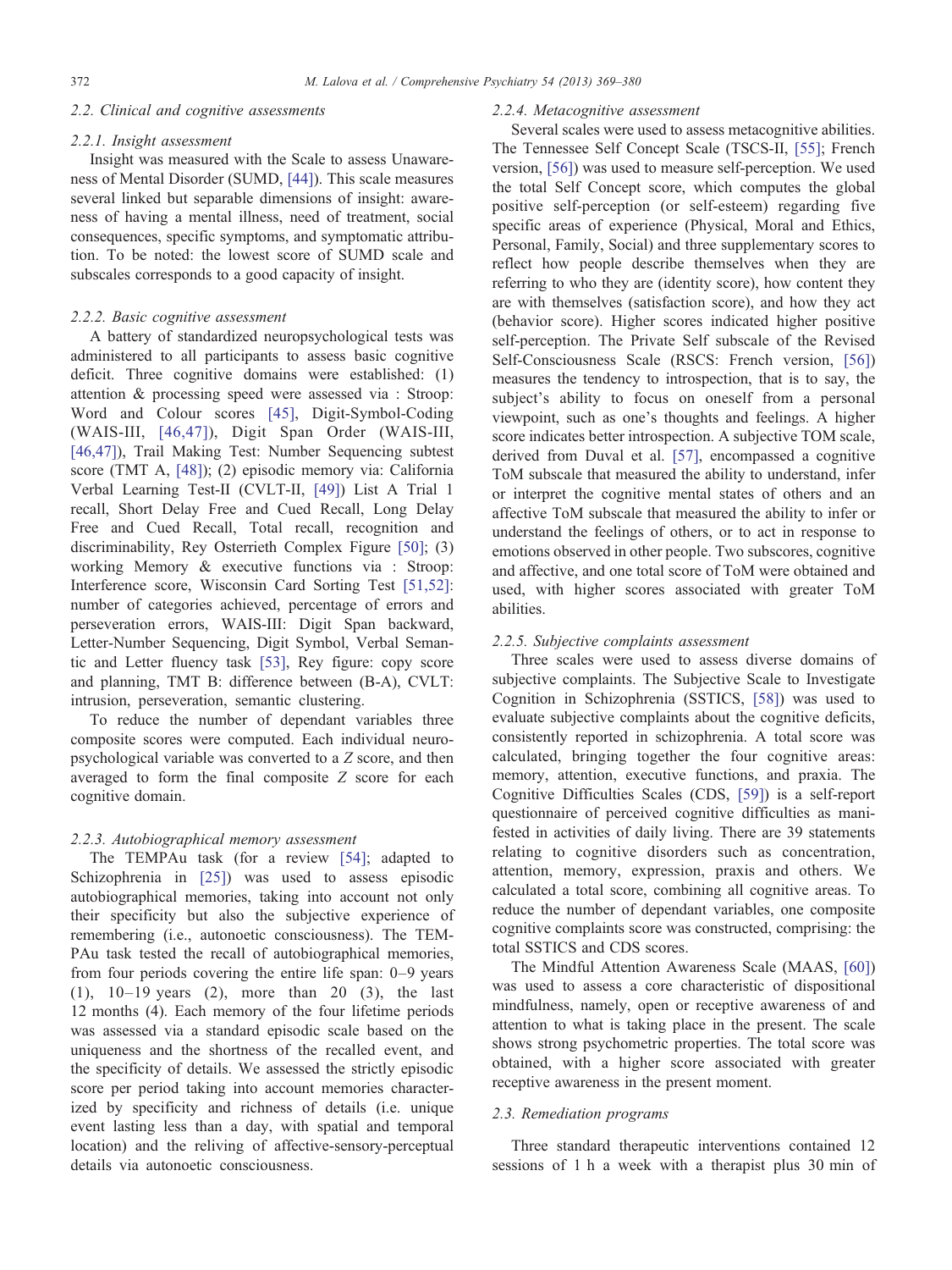exercises done at home. The latter aimed at facilitating the generalization of the experiences and the patient's progressive autonomy. The programs RECOS and REMAu were conducted on individual basis, while the Mindfulness program was administered in groups consisting of 8 to 10 patients by session.

The Cognitive Remediation program for patients with Schizophrenia (RECOS, [\[61](#page-11-0)–63]) has been developed at the Psychiatric Department of the Vaudois University Hospital "Centre Hospitalier Universitaire Vaudois" (DP-CHUV) in Lausanne. The cognitive remediation includes five modules of training: reasoning, verbal memory, visuo-spatial, working memory, and selective attention. According to the patient's most overdrawn cognitive deficits, two modules of specific trainings are chosen. Every training module contains paper/pen and interactive CD-ROM exercises. The paper/ pen sessions involve the elaboration of the cognitive strategies which will later be applied to the computerized exercises and to everyday life. Paper/pen exercises have been adapted to the patients and were linked with the three objectives of the program: treatments, relevance and motivation. Computerized modules contain several exercises consisting of 10 levels of difficulty each. All levels correspond to subject's current individual skills. The program includes a psycho educative part, aiming to educate the patients on the cognitive disorders, and their impact on everyday life.

The Autobiographical Reminiscence Therapy (REMAu, [\[64\]](#page-11-0)) program, initially conceived for the treatment of Alzheimer's disease, aims at the reconstruction of the feeling of identity and personal integrity via recovery of autobiographical memory. Based on Conway's model [\[27\]](#page-10-0), the program first targets personal semantic knowledge, with the aim to reconstitute some general facts and information, thus allowing to recover knowledge about four various periods of life, and secondly it targets the access to more concrete and specific episodic memories. The initial four sessions were dedicated to the collection of personal information (names of people, school or work, important dates and personal addresses) within predefined four life periods, similar to the TEMPAu [\[25,54\].](#page-10-0) We adapted the collection of data by adding questions about books, children's tales, comics, television programs, cartoons and music excerpts. The following six sessions were dedicated to the reviviscence of the episodic autobiographical memories cued by personal information. Moreover, cards illustrating various aromas allowed the patients to choose one or several aromas which could lead to the evocation of a specific event in their memory.

The primary aim of Mindfulness-based Cognitive Therapy (MBCT, [\[65\]\)](#page-11-0), developed by Segal and colleagues for chronic depression, is to prevent depressed mood that often heralds the onset of relapse. Mindfulness interventions teach patients to become increasingly more attentive to the present moment by engaging in a state of attentiveness to observe their inner thoughts and feelings as well as their outer world of actions and perceptions. Mindfulness requires that individuals become fully aware of their perceptual experiences, and create a sense of balance and tolerance for their conscious experience. Educational interventions may include discussion of attachment and aversion, suspending, judgment, changing relationships between mood and thought. Formal methods of mindfulness practice include: meditation and breathing exercises [\[66\]](#page-11-0). In all stages of therapy, patients are encouraged to remain intently focused on staying present and being in the moment instead of being preoccupied with undesired experiences (e.g., hallucinations, unwanted memories, or thoughts). For example, patients with hallucinations are trained to accept the presence of the voices and to shift their attention to them while adopting a nonjudgmental and indifferent attitude, leading to the voices being less distressing and less intrusive.

#### 2.4. Statistical analysis

First, we carried out a series of correlation and regression analysis on measures collected on pre and post remediation assessments, and then a series of analysis of variance assessing the specific effects of the kind of remediation therapy.

Bravais–Pearson's correlations were calculated between each subscale of the SUMD and possible relevant variables, i.e. cognitive assessments, autobiographical memory, metacognition and subjective complaints in baseline assessment  $(t0)$  for all three groups. We used a sequential set of multiple regression analyses to evaluate the relative importance of each below model: (1) basic cognitive variables (attention & processing speed, episodic memory, executive function); (2) autobiographical memory variables on four periods (0– 9 years;  $10-19$  years;  $>20$  years and last 12 months); (3) metacognitive variables (theory of mind total score, self-total score, self-satisfaction/behavioural/identity, introspection) to the prediction of poor insight. The subjective complaints score is not part of the predictive models of insight and was not included in this analysis. Otherwise, change in components of insight was calculated by subtracting the follow-up scores from the baseline scores  $(t1-t0)$ . In order to measure the best model predictor variables for the improvement of insight after all three treatments, correlation and regression analyses similar to  $(t0)$  were applied. Finally, to assess the best predictors of improved insight dimensions, we conducted additional analyses using stepwise forward regression, where the two best predictors were selected.

A series of Repeated Measures Analysis of Variance (ANOVA) was then computed on all the variables taking into account the effect of the group (RECOS, REMAu, MBCT) as a between factor, and the effect of the session (pre/post effect) as a within factor. For autobiographical measures, the effect of lifetime periods (0–9 years old, 10–19 years old, more than 20, last 12 months) was included in the ANOVA. Post hoc analyses were computed via Tukey tests.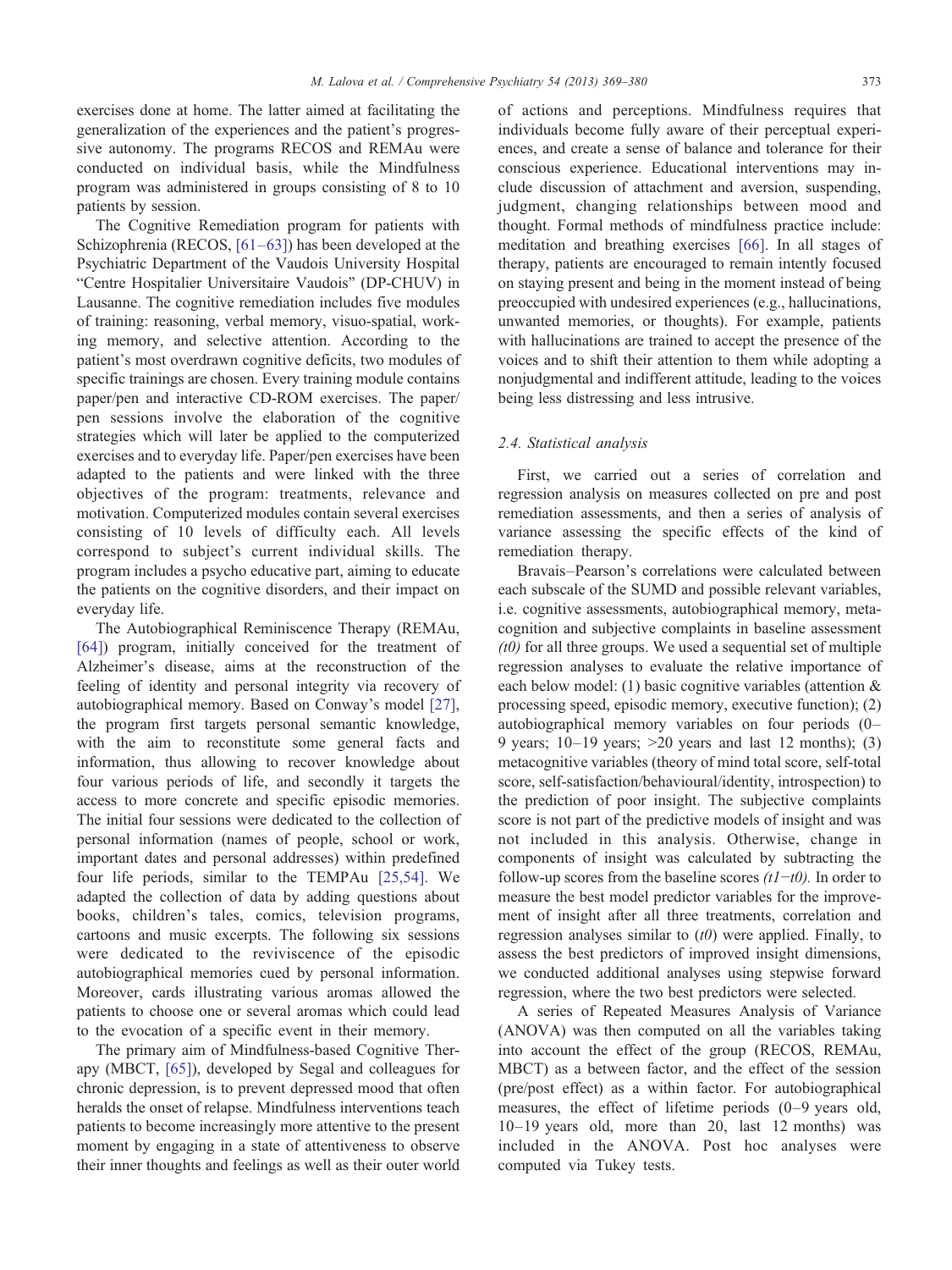# <span id="page-5-0"></span>3. Results

3.1. Correlation and Regression analysis between the SUMD and possible relevant variables

#### 3.1.1. Correlation analysis (t0) (Table 2)

The memory composite score was significantly associated with awareness of treatment need. The episodic score in first  $(0-9 \text{ years})$  and third  $(>20 \text{ years})$  lifetime periods was significantly and negatively associated with all SUMD subscales, except the awareness of treatment need. ToM total score was significantly and negatively associated with all subscales score of insight except the awareness of psychosocial consequences. Otherwise, better self satisfaction and more subjective complaints were associated with the best awareness of treatment need, while a good introspection ability was linked to better symptomatic awareness.

# 3.1.2. Correlation analysis between the change in components of insight and possible change of relevant variables: before/after treatment (t1−t0) (Table 2)

The improved awareness of mental illness was significantly correlated with the better episodic recall in the last 12 months period. The change of awareness of treatment need was nonsignificantly correlated with the change of relevant variables. The increased awareness of psychosocial consequences was associated with better mentalization abilities (ToM), while the improvement of symptomatic awareness was related to better episodic recall in three lifetime periods  $(0-9$  years;  $>20$  years; last 12 months) and executive functions. The symptomatic attribution was improved with improvement in the episodic score in the  $>$ 20 years life period, introspection abilities, and awareness of the present moment (MAAS score).

[Fig. 2](#page-6-0) (A and B) presents the amount of variance in insight accounted for by each set of three kind of predictors, separately (i.e., independent of the other set of predictors) and uniquely (i.e., over and above the variance explained by the set of all three). We presented here only the significant scores at .05.

# 3.1.3. Four predictors model of insight subscales scores (t0) ([Fig. 2](#page-6-0), A)

As can be seen, firstly basic cognitive model accounted for a rather small proportion of variance in

Table 2

Bravais–Pearson's correlation coefficients between basic cognitive, autobiographical memory, metacognitive, subjective complaints variables and insight subscale scores in pre evaluation (t0) and in treatment changes between before and after treatment (t1−t0).

| All three groups                 | Bravais–Pearson's correlation coefficients with insight (t0); treatment changes (t1-t0) |            |                        |          |                           |           |                  |           |                    |           |
|----------------------------------|-----------------------------------------------------------------------------------------|------------|------------------------|----------|---------------------------|-----------|------------------|-----------|--------------------|-----------|
|                                  | Awareness mental<br>illness                                                             |            | Awareness<br>treatment |          | Awareness psy.<br>conseq. |           | Sympt. Awareness |           | Sympt. Attribution |           |
|                                  | t0                                                                                      | $t1-t0$    | t0                     | $t1-t0$  | t0                        | $t1-t0$   | t0               | $t1-t0$   | t0                 | $t1-t0$   |
| Basic cognitive functions        |                                                                                         |            |                        |          |                           |           |                  |           |                    |           |
| Attention & Processing Speed     | (.15)                                                                                   | $(-.13)$   | (.16)                  | (.10)    | (.06)                     | $(-.19)$  | (.04)            | $(-.15)$  | $(-.04)$           | $(-.05)$  |
| Memory                           | (.01)                                                                                   | (.18)      | $(.35*)$               | (.15)    | $(-.17)$                  | (.09)     | $(-.18)$         | $(-.13)$  | $(-.09)$           | (.17)     |
| Work. Memory & Ex. Functions     | (.17)                                                                                   | (.09)      | (.21)                  | (.04)    | (.10)                     | (.05)     | $(-.05)$         | $(-.30*)$ | $(-.00)$           | (.11)     |
| Autobiographical memory          |                                                                                         |            |                        |          |                           |           |                  |           |                    |           |
| $(1)$ 0-9 age: Episodic sc.      | $(-.29*)$                                                                               | $(-.19)$   | $(-.02)$               | $(-.04)$ | $(-.33*)$                 | (.07)     | $(-.34*)$        | $(-.37*)$ | $(-.38*)$          | (.09)     |
| $(2)$ 10–19 age: Episodic sc.    | $(-.05)$                                                                                | $(-.01)$   | $(-.03)$               | (.14)    | $(-.15)$                  | (.12)     | $(-.22)$         | $(-.24)$  | $(-.11)$           | (.01)     |
| $(3) > 20$ age: Episodic sc.     | $(-.39*)$                                                                               | $(-.13)$   | $(-.08)$               | (.08)    | $(-.29*)$                 | $(-.11)$  | $(-.41*)$        | $(-.46*)$ | $(-.37*)$          | $(-.26*)$ |
| (4) 12 last months: Episodic sc. | $(-.09)$                                                                                | $(-.26^*)$ | $(-.06)$               | (.01)    | $(-.10)$                  | $(-.06)$  | $(-.02)$         | $(-.31*)$ | $(-.10)$           | $(-.11)$  |
| Meta-cognition                   |                                                                                         |            |                        |          |                           |           |                  |           |                    |           |
| ToM Total score                  | $(-.34*)$                                                                               | $(-.02)$   | $(-.36*)$              | $(-.21)$ | $(-.24)$                  | $(-.26*)$ | $(-.36*)$        | $(-.08)$  | $(-.38*)$          | $(-.15)$  |
| Cognitive & Affective            |                                                                                         |            |                        |          |                           |           |                  |           |                    |           |
| Self Total score                 | (.05)                                                                                   | $(-.06)$   | $(-.02)$               | $(-.07)$ | (.03)                     | (0.00)    | $(-.14)$         | (.22)     | $(-.13)$           | $(-.16)$  |
| Identity                         | $(-.09)$                                                                                | (.03)      | $(-.04)$               | $(-.07)$ | $(-.03)$                  | $(-.18)$  | $(-.08)$         | (.11)     | $(-.11)$           | $(-.04)$  |
| Satisfaction                     | $(-.10)$                                                                                | (.00)      | $(-.36*)$              | $(-.22)$ | $(-.12)$                  | $(-.08)$  | $(-.18)$         | (.21)     | $(-.15)$           | $(-.06)$  |
| Behavior                         | (.04)                                                                                   | (.18)      | $(-.02)$               | (.01)    | (.05)                     | (.05)     | (0.00)           | (.02)     | $(-.06)$           | (.06)     |
| Introspection                    | $(-.13)$                                                                                | $(-.12)$   | $(-.20)$               | (.05)    | $(-.14)$                  | $(-.21)$  | $(-.29*)$        | $(-.01)$  | $(-.21)$           | $(-.31*)$ |
| Subjective complaints            |                                                                                         |            |                        |          |                           |           |                  |           |                    |           |
| SSTICS & CDS : Total score       | $(-.13)$                                                                                | $(-.14)$   | $(-.49*)$              | $(-.02)$ | $(-.19)$                  | $(-.12)$  | $(-.11)$         | $(-.08)$  | $(-.23)$           | $(-.09)$  |
| MAAS: Total score                | $(-.18)$                                                                                | $(-.01)$   | $(-.03)$               | $(-.09)$ | $(-.01)$                  | $(-.20)$  | $(-.06)$         | (.23)     | (.05)              | $(-.40*)$ |

Reference : sc.: score; p: p-value; t0 : before therapy; t1-t0 : treatment changes; psy: psychosocial ; conseq: consequences ; Sympt.: Symptomatic; All three groups: RECOS: Cognitive remediation program for patients with a schizophrenia spectrum disease, REMAu: Autobiographical Reminiscence Therapy, Minful: Mindfulness-Based Cognitive Therapy; Attention & Processing Speed: Stroop: Word and Color page score, Digit-Symbol-Coding and Digit Span Order (WAIS-III), Trail Making Test (TMT A); Memory: California Verbal Learning Test-II (CVLT-II; Delis et al., 2000) List A Trial 1 recall, Short Delay Free and Cued Recall, Long Delay Free and Cued Recall, Total recall, recognition and discriminability, Rey Osterrieth Complex Figure (Rey & Osterrieth, 1993) delay accuracy; Working memory & Executive Functions: Stroop: Interference score, Wisconsin Card Sorting Test: number of categories achieved, percentage of errors and perseverative errors, WAIS-III: Didit Span backward, Letter-Number Sequencing, Digit Symbol, Verbal Semantic and Letter fluency task, Rey figure: copy score and planning, TMT B: difference between (B-A), CVLT: intrusion, perseveration, semantic clustering; SSTICS: The Subjective Scale to Investigate Cognition in Schizophrenia ; CDS: The Cognitive Difficulties Scales; MAAS: The Mindful Attention Awareness Scale. Significance:  $p<.05*$ .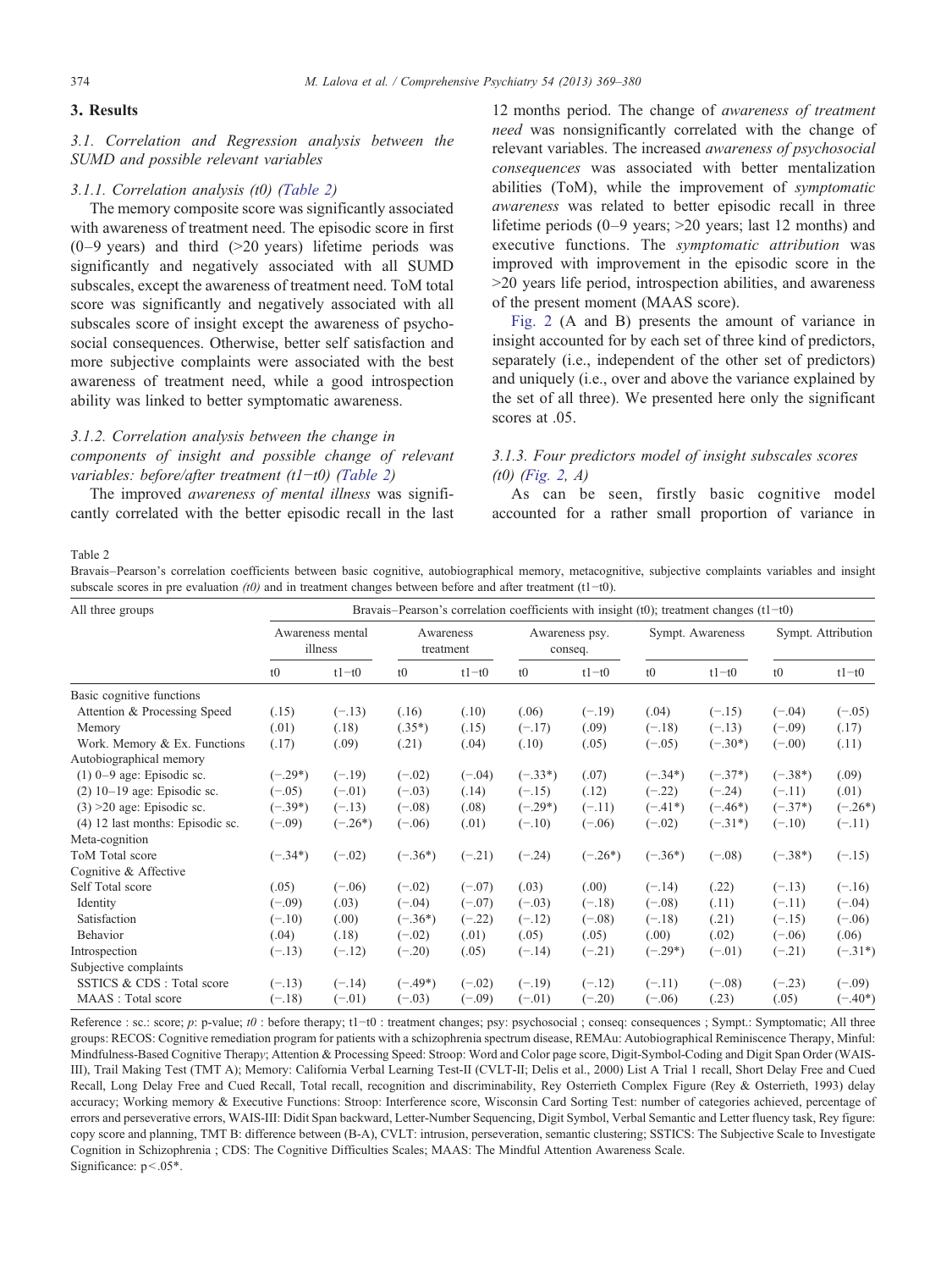<span id="page-6-0"></span>

Fig. 2. (A) Four predictor models of the SUMD subscales in pre-remediation assessment  $(t0)$ . (B) Four predictor models of the change in components of insight after treatment (t1−t0). Basic cognitive predictors: Attention, Memory and Executive Functions; Autobiographical memory (AM) predictors: strictly episodic score from four life periods (0–9 years, 10–19 years, more than 20, the last 12 months); Metacognitive predictors: total score (self-esteem), Identity, Satisfaction and Behavior scores of self-concept scale, Introspection score of the Private Self subscale, Cognitive and Affective ToM subscales; All predictors from three domains : Cognitive, Autobiographical and Metacognitive; Aw.: Awareness; Cons.: Consequences. Significance:  $p < 0.05*$ ;  $p < 0.01**$ .

poor insight (13% awareness of treatment need). Secondly, the autobiographical memory model as predictors accounted for small (17% awareness of psychosocial consequences) to moderate (22% symptomatic awareness, 20% symptomatic attribution, 21% awareness of mental illness) portions of the variance in poor insight. The third, metacognitive model, accounted for moderate (32% awareness of benefit of treatment) portions of the variance in poor insight.

When predictors from three domains entered in a final model the amount of accounted variance reached significance in four insight subscale, respectively 48% awareness of mental illness, 42% awareness of benefit of treatment, 39% awareness of psychosocial consequences, and 47% symptomatic awareness.

# 3.1.4. Predictors of improved insight subscales scores  $(t1-t0)$  (Fig. 2, B)

The basic cognitive model related to a small proportion of variance in insight (12% symptomatic awareness), while the autobiographical memory model and the metacognitive model accounted for moderate portion of the variance in insight (32% symptomatic awareness and 26% symptomatic attribution, respectively). When predictors from three domains were entered in a final model, the latter accounted for a high (55% symptomatic awareness) proportion of the variance in insight.

Finally, to assess the best predictors of improved insight, we conducted additional analyses using stepwise forward regression, where the two best predictors were selected. The best predictors (or predictor) of : (1) awareness of mental illness (10%; F(2,60)=3,54; p < 03) were the last lifetime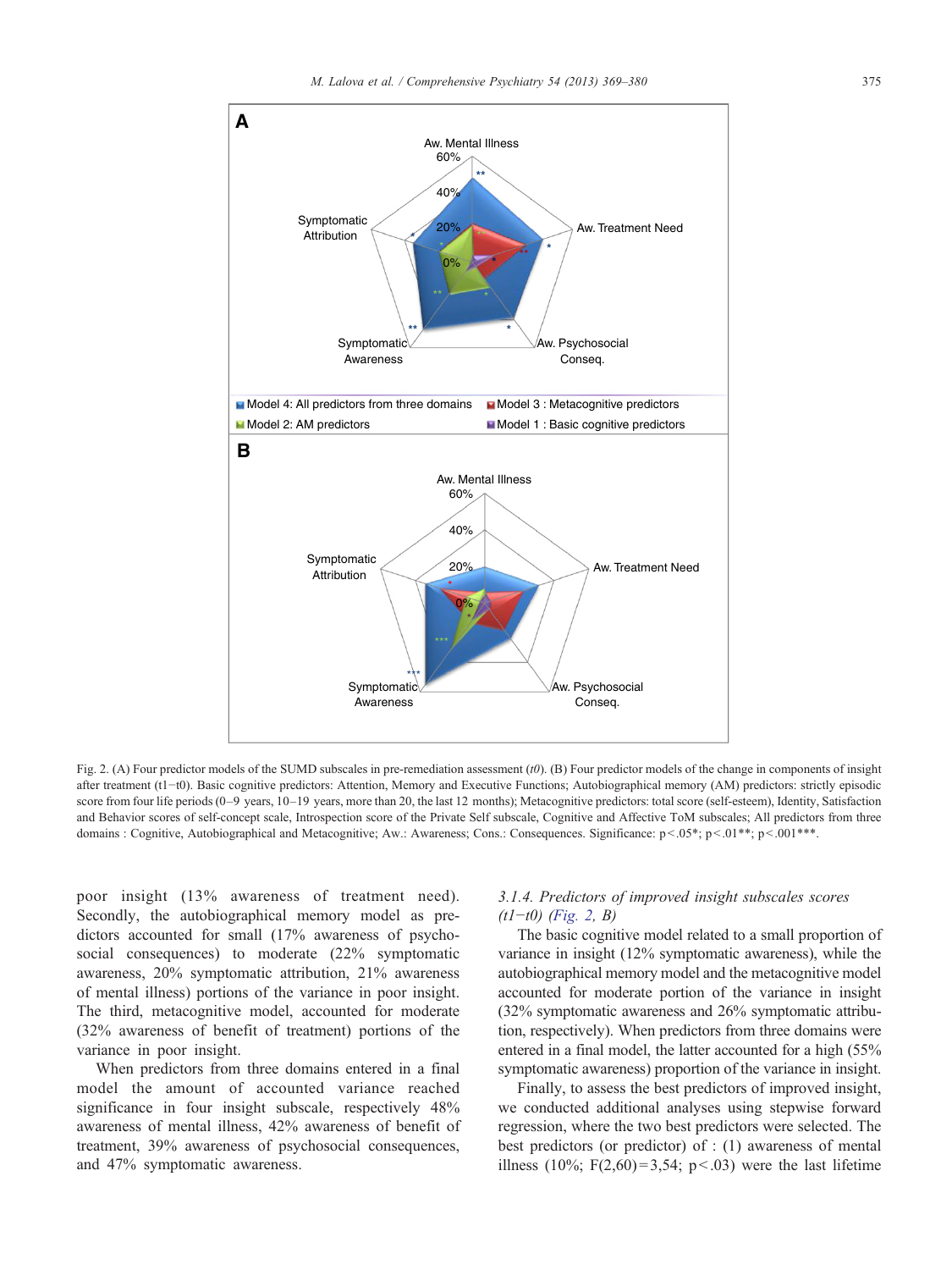Table 3

| $100 - Way$ Alvo $V$ A Interaction. |                   |           |                   |                 |                     |                  |              |                |                        |
|-------------------------------------|-------------------|-----------|-------------------|-----------------|---------------------|------------------|--------------|----------------|------------------------|
| Groups                              | RECOS Rc $(N=21)$ |           | REMAu Rm $(N=20)$ |                 | Mindful Md $(N=22)$ |                  | Group effect | Session        | Group $\times$ Session |
| <b>SUMD</b>                         | Mean (SD)         | Mean (SD) | Mean (SD)<br>t()  | Mean (SD)<br>t1 | Mean (SD)<br>t0     | Mean (SD)<br>t l | F(p<)        | F(p<)          | F(p<)                  |
|                                     | t <sub>0</sub>    |           |                   |                 |                     |                  |              |                |                        |
| Aw. mental illness                  | 3.95(0.5)         | 3.76(0.6) | 3.65(0.7)         | 3.40(0.6)       | 3.81(0.5)           | 3.63(0.7)        | n.s.         | $13.2$ (***)   | n.s.                   |
| Aw. treatment need                  | 3.09(0.7)         | 2.68(0.7) | 2.85(0.9)         | 2.65(0.9)       | 2.95(0.7)           | 2.77(0.6)        | n.s.         | 4.7 $(*)$      | n.s.                   |
| Aw. psychos. Cons.                  | 3.33(0.7)         | 2.95(0.6) | 3.30(1.1)         | 2.85(1.1)       | 3.63(0.8)           | 3.04(0.9)        | n.s.         | 44.1 $(***)$   | n.s.                   |
| Symptomatic Aw. Total               | 3.40(0.1)         | 3.30(0.1) | 3.19(0.5)         | 2.30(0.5)       | 2.88(0.7)           | 2.84(0.8)        | n.s.         | $50.6$ (***)   | $2.9(*)$               |
| Symptomatic Att. Total              | 3.39(0.6)         | 3.28(0.5) | 3.30(0.6)         | 2.82(0.6)       | 3.65(0.6)           | 2.63(0.6)        | n.s.         | $79.8$ $(***)$ | $7.0$ $(**)$           |

SUMD mean score, and standard deviation, by Group before (t0) and after (t1) therapy, and three Interventions effect on Insight subscales scores. One-way, and  $\lambda$ NOVA int

RECOS: Cognitive remediation program for patients with a schizophrenia spectrum disease; REMAu: Autobiographical Reminiscence Therapy; Minful: Mindfulness-Based Cognitive Therapy; Aw: Awareness; psychos: psychosocial; cons: consequences; Att: Attribution; SD: standard deviation; SUMD: Awareness of Illness scale; t0: before therapy; t1: after therapy; F: the ANOVA F-statistic; p: p-value; n.s.: non-significant. Significance:  $p < .05*$ ;  $p < .01**$ ;  $p < .001***$ .

period (12 last months) and episodic memory composite score; (2) awareness of benefit of treatment  $(18\%;$  F $(2,60)$ = 5,04;  $p < .003$ ) were cognitive ToM score, and selfsatisfaction; (3) awareness of psychosocial consequences (7%; F(1,61)=4,68; p < 0.03) was uniquely affective ToM score; (4) symptomatic awareness  $(28\%;$  F $(2,60) = 16,15;$  $p<0.001$ ) were the third lifetime period ( $>20$  years) and executive function composite score; and finally (5) symptomatic attribution (13%;  $F(2,60) = 4,61$ ;  $p < .01$ ) were introspection and the third life period  $(>20$  years).

# 3.2. Effects of three therapeutics groups: RECOS, REMAu and MBCT

#### 3.2.1. Insight (Table 3)

ANOVAs on the five measures of insight (SUMD) showed a significant session effect but no group effect. ANOVAs on symptomatic awareness and symptomatic attribution scores showed interaction between session and group. The post hoc results revealed that REMAu showed significant improvements in symptomatic awareness  $(p<0.05)$  in comparison with other groups, while MBCT showed significant improvements in symptomatic attribution ( $p<0.001$ ) in comparison with other groups.

# 3.2.2. Basic cognitive assessments (Table 4)

The ANOVAs and post hoc results revealed a significant improvement on post evaluation for the Memory composite score  $(p<.05)$  regardless of the group. RECOS showed significant improvements in Executive functions  $(p<0.01)$  in comparison with other groups. Change in the Attention composite score did not show a statistically significant difference between groups, or session.

#### Table 4

Results from the two-way or three-way ANOVAs on all basic cognitive, autobiographical, metacognitive, and subjective complaints measures.

| RECOS Rc $(N=21)$                            | Group effect    | Session      | Group $\times$ Session | Period $\times$ Group | Session $\times$ Period | Group $\times$ Session $\times$ Period |  |
|----------------------------------------------|-----------------|--------------|------------------------|-----------------------|-------------------------|----------------------------------------|--|
| REMAu Rm $(N=20)$<br>Mindfulness Md $(N=22)$ | $F(\leq p)$ Gp  | $F(\leq p)$  | $F(\leq p)$            | $F(\leq p)$           | $F(\leq p)$             | $F(\leq p)$                            |  |
| Basic cognitive functions                    |                 |              |                        |                       |                         |                                        |  |
| Attention & Processing Speed                 | n.s.            | n.s.         | n.s.                   |                       |                         |                                        |  |
| Memory                                       | n.s.            | 5.7 $(*)$    | n.s.                   |                       |                         |                                        |  |
| Work, Mem. & Ex. Functions                   | n.s.            | n.s.         | $5.6$ (**)             |                       |                         |                                        |  |
| Autobiographical memory                      | $10.6$ (***) Rm | $28.2$ (***) | n.s.                   | $9.4$ (***)           | $3.0(*)$                | n.s.                                   |  |
| Episodic score                               |                 |              |                        |                       |                         |                                        |  |
| $(1)$ 0-9 age, $(2)$ 10-19 age,              |                 |              |                        |                       |                         |                                        |  |
| $(3) > 20$ age, $(4)$ 12 last months         |                 |              |                        |                       |                         |                                        |  |
| Meta-cognition                               |                 |              |                        |                       |                         |                                        |  |
| ToM Total score                              | n.s.            | $28.6$ (***) | 4.8 $(*)$              |                       |                         |                                        |  |
| (Cognitive & Affective)                      |                 |              |                        |                       |                         |                                        |  |
| Self Total score                             | n.s.            | $28.4$ (***) | 4.7 $(*)$              |                       |                         |                                        |  |
| Identity                                     | n.s.            | $9.4$ (**)   | n.s.                   |                       |                         |                                        |  |
| Satisfaction                                 | n.s.            | $27.4$ (***) | $3.1$ (*)              |                       |                         |                                        |  |
| Behavior                                     | n.s.            | $9.1$ (**)   | n.s.                   |                       |                         |                                        |  |
| Introspection                                | n.s.            | n.s.         | n.s.                   |                       |                         |                                        |  |
| Subjective Complaints                        |                 |              |                        |                       |                         |                                        |  |
| (SSTICS & CDS Total score)                   | n.s.            | $30.1$ (***) | 4.7 $(*)$              |                       |                         |                                        |  |
| MAAS: Total score                            | $3.7$ (*) Md    | $12.8$ (***) | $16.7$ (***)           |                       |                         |                                        |  |

Reference (see legend [Table 2\)](#page-5-0): F: the ANOVA F-statistic; p: p-value; n.s.: non-significant. Significance:  $p < .05*$ ;  $p < .01**$ ;  $p < .001***$ .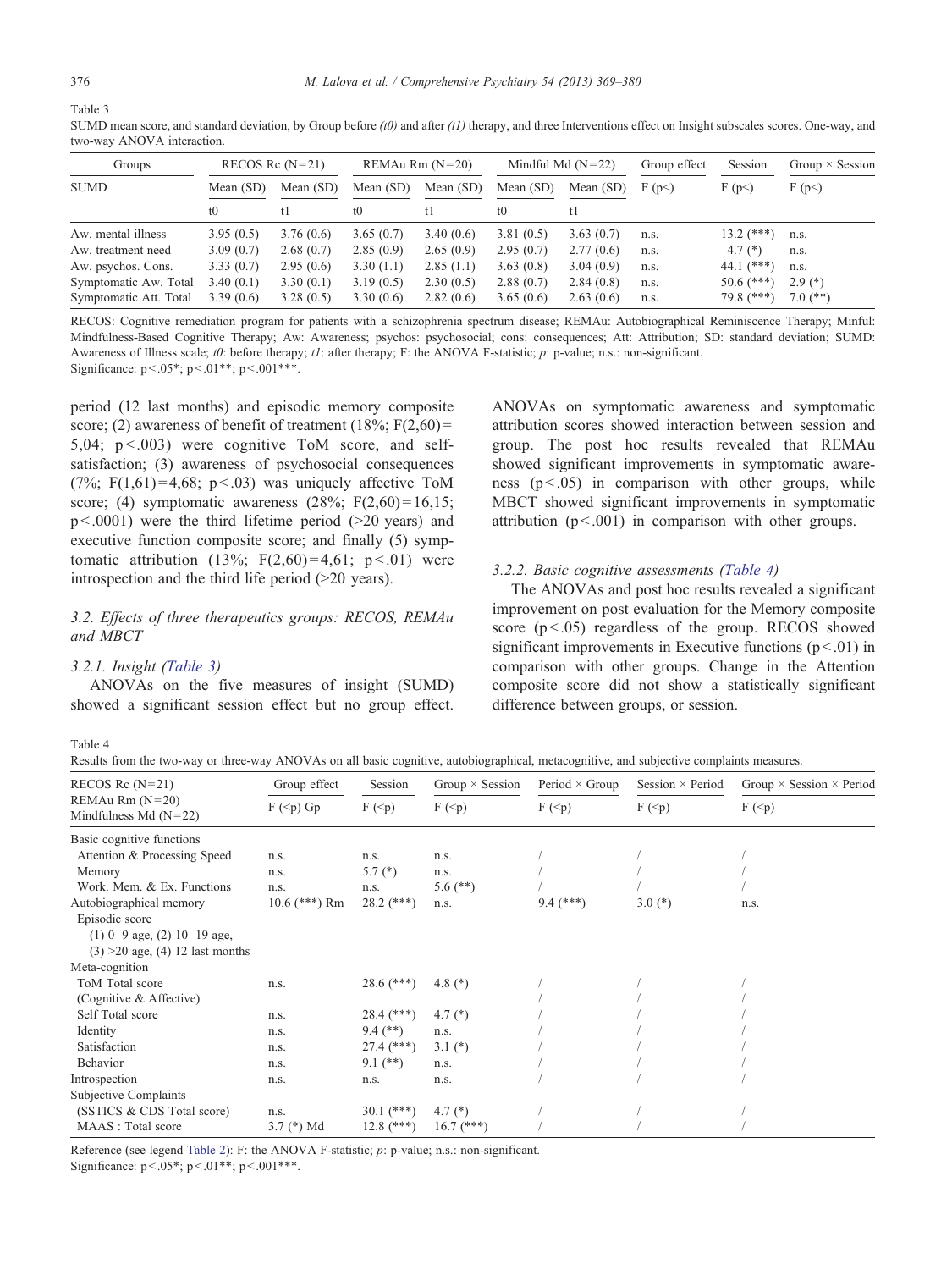#### 3.2.3. Autobiographical memory assessments

The ANOVA revealed a significant group effect  $(p<.001)$ , the post hoc test indicated that REMAu showed significant improvements, in comparison with the two other groups. The ANOVA also revealed two significant two-way interactions:  $4(Period) \times 3(Group)$  (p<.05). Follow-up analysis indicated that the second lifetime period (10–19 years) was better recalled for REMAu in comparison with other groups, and that the first lifetime period (0–9 years), was less rich than the three other periods at the post evaluation, regardless of the group.

## 3.2.4. Metacognitive assessments

The ANOVA revealed that the MBCT showed a significant improvement in the total score of TOM (cognitive and affective) ( $p<.001$ ) in comparison with other groups. Moreover, there was a significant difference between the three groups on the self-concept scale. The post hoc results revealed that the MBCT group showed significant improvements just in the satisfaction score  $(p<0.05)$  and the total score ( $p<0.05$ ).

# 3.2.5. Subjective complaints assessments

The results revealed a significant two-way interaction group by session for the total score of SSTICS and CDS. The post hoc test indicated that RECOS showed significant improvements in perceived cognitive difficulties as manifested in activities of daily living in comparison with other groups. Regarding the total score of MAAS, the post hoc results revealed that MBCT showed significant improvements in comparison with the two other groups.

# 4. Discussion

This study aimed to better understand factors contributing to poor insight in patients with early-course schizophrenia and to test strategies to help patients develop their insight. We tested three sets of cognitive variables (basic, autobiographical and metacognitive models) potentially predictive of the level of insight into baseline assessment, and evaluated how gains of these variables via remediation therapy improved insight dimensions. The main findings suggest that poor insight was more strongly associated with deficits in episodic autobiographical memory and metacognition than with basic cognitive deficits. They indicated that prediction of poor insight was improved by adding autobiographical and metacognitive measures to standard basic cognitive assessments exploring attention, episodic memory and executive functions. Moreover, we found that the gains in cognitive, autobiographical memory and metacognitive skills via remediation therapy improved insight. More specially, by comparing the effect of three therapeutic interventions (RECOS, REMAu, MBCT) on measures of insight, we showed a variable benefit on the level and dimensions of insight depending on the therapeutic group. These results support the idea that insight is better understood as consisting of several independent and overlapping components rather than being a unitary process [\[9\]](#page-10-0). After discussing the predictors of insight in schizophrenia, we discuss the specific effects of each kind of remediation therapy.

At baseline assessment, each isolate set of cognitive variables (basic, autobiographical and metacognitive models) predicted dimensions of poor insight. However, the deficits in basic or metacognitive skills slightly accounted for insight, predicting only one insight dimension (awareness of treatment benefit), whereas autobiographical memory predicted all dimensions, except the awareness of treatment benefit. Interestingly, when predictors from three domains were entered in a final model, the amount of accounted variance increased in all insight subscales (except the symptomatic attribution). Their respective enhancement via remediation therapy significantly improved dimensions of insight: enhancement of basic cognitive skills or autobiographical memory mainly accounted for improvements in only one dimension of insight, namely symptomatic awareness, while enhancement of metacognitive skills mainly accounted for improvements in symptomatic attribution. These findings showed for the first time that in addition to basic cognitive deficits, episodic autobiographical memory significantly influenced levels of symptomatic awareness, which substantiates the autonoetic consciousness model of insight [\[21\].](#page-10-0) Besides, we confirmed that metacognition is an important mediator in addition to basic cognitive deficits of poor insight in schizophrenia [\[32,37\],](#page-10-0) especially regarding symptomatic attribution.

Therefore, we found that prediction of insight deficit was improved by combining autobiographical memory, metacognitive and basic cognitive measures. Nevertheless, the improvement was significant only for one dimension of insight, namely symptomatic awareness. The improvement of the four other dimensions of insight was not significantly related to observed changes in the final computed model. To better understand these results, we explored the best predictor variables individually involved in the improvement of five insight dimensions.

The results indicated a significant involvement of two autobiographical lifetime periods (especially from  $>20$  years and 12 last months) in the improvement of three dimensions of insight (awareness of mental illness, symptomatic awareness and symptomatic attribution). Interestingly, these findings emphasized the role of autobiographical recall from the recent period and the  $>20$  years lifetime period in dimensions of insight. The former period is known to be essential for self-perception updating [\[28,29\]](#page-10-0), and the latter period generally corresponds to the entry of mental illness in schizophrenia. The young adulthood in addition to the adolescence lifetime period [\[30\]](#page-10-0) comprises autobiographical memories connected to a number of changes, affecting all areas of daily life and being related to illness. In healthy adults, the autobiographical memories of events encoded from 10 to 30 years are particularly well remembered (i.e.,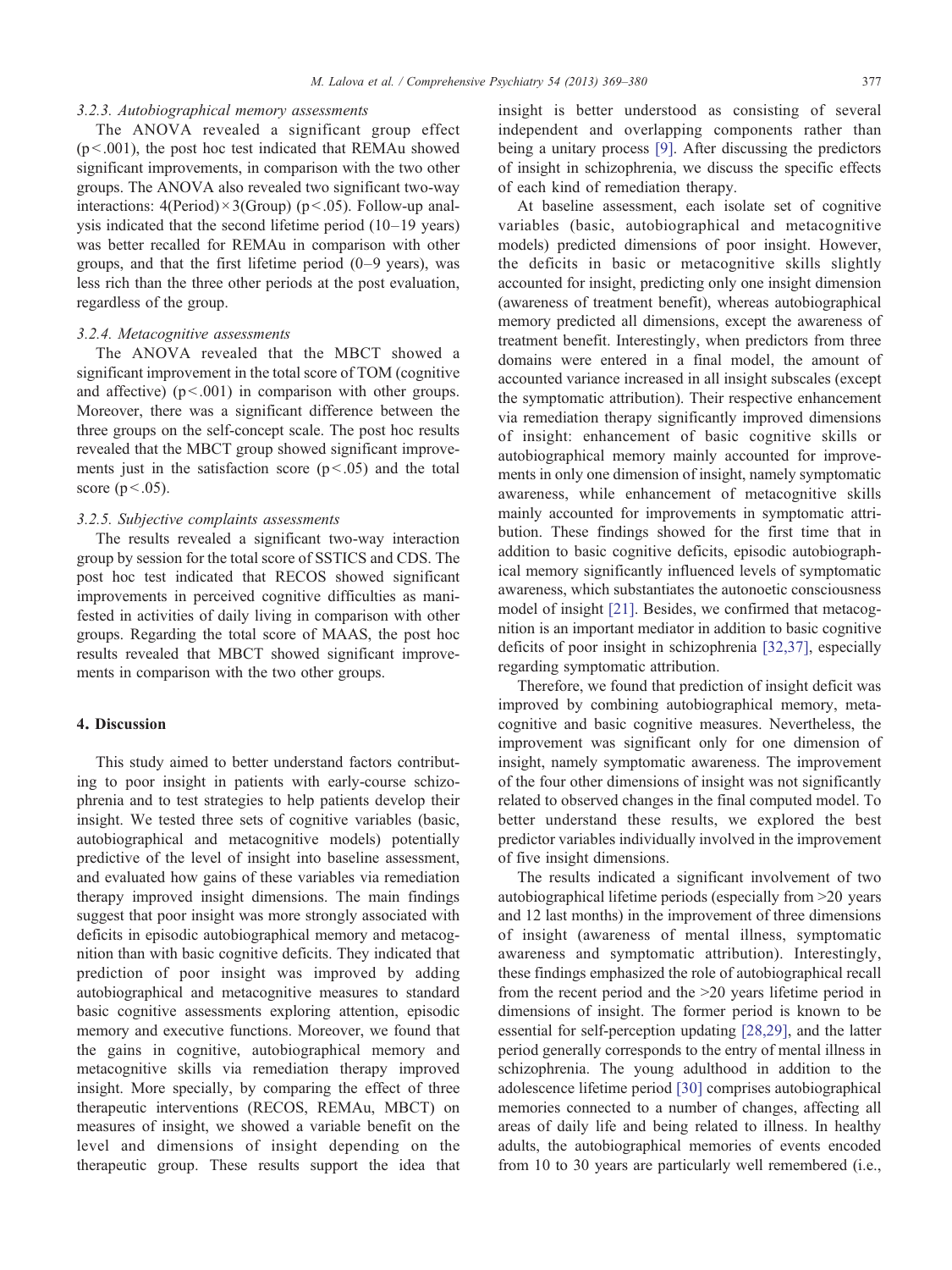reminiscence bump phenomenon) because they illustrate a critical period for the formation and maintenance of personal identity [67–[69\].](#page-11-0)

In addition to autobiographical memory, we found that basic episodic memory was involved in the awareness of mental illness improvement. In line with Wiffen et al. [\[70\],](#page-11-0) our results provided a new understanding of the awareness of mental illness. On the one hand, they confirmed that memory function was necessary for intact insight, and on the other hand they added further findings on the relationship between autobiographical memory (especially from the last 12 months) and the level of awareness of mental illness. It is also worth noting that two other specific variables added to autobiographical memory contributed to the improvement of symptomatic awareness and symptomatic attribution. Introspective ability improved symptomatic attribution, while executive functioning improved symptomatic awareness. In line with Antonius et al. [\[38\]](#page-10-0), we confirmed the link between symptomatic attribution, introspection abilities and memory process and the link between symptomatic awareness, executive functions and memory process, which may support their findings that insight is a multidimensional construct with multiple neural determinants.

The results also suggest that improving TOM skills can specifically improve two dimensions of insight (i.e., awareness of benefit of treatment and awareness of psychosocial consequences). Further detailed analysis stresses that awareness of treatment benefit was enhanced by gains in the cognitive component of TOM (and level of selfsatisfaction), while awareness of psychosocial consequences was enhanced by gains in the affective components of TOM. This difference shows that the ability to make inferences about the beliefs and motivations of others [\[71\]](#page-11-0) contributes to awareness of treatment benefit, while the ability to infer what another person is feeling by adopting the other person's point of view [\[71,72\]](#page-11-0) contributes to awareness of psychosocial consequences. The present findings are in line with those of Langdon & Ward [\[31\]](#page-10-0), where awareness of mental illness and the capacity to recognize symptoms as abnormal were strongly associated with cognitive TOM. More generally, they confirm the hypothesis that lack of insight in schizophrenia is well understood as an impairment of metacognition [\[32\]](#page-10-0), but interestingly we add new data by pointing to the differential contribution of affective and cognitive TOM.

By comparing three kinds of remediation therapy, the results suggest that the RECOS program (cognitive remediation, [61–[63\]\)](#page-11-0) significantly improves executive functioning and subjective complaints, and provides no significant effects on insight. The REMAu program (autobiographical reminiscence, [\[64\]](#page-11-0)) improves the quality of autobiographical recall and symptomatic awareness (insight dimensions). Finally, the MBCT (mindfulness therapy, [\[65\]](#page-11-0)) improves more the metacognitive abilities, such as theory of mind, mindful attention awareness and symptomatic attribution (insight dimensions).

Our results are consistent with those in the literature. A recent study of the program RECOS reported an improvement in overall cognitive functioning and did not lead to significant improvements in components of insight [\[73\]](#page-11-0). The REMAu showed significant increase in the quality of autobiographical recollection, in comparison with other groups. These results confirmed some previous findings in schizophrenia [\[74\]](#page-11-0) indicating the effectiveness of autobiographical reminiscence on the recovery of specific events. However, they specified that the gradual reconstruction from the general facts to specific memories related to the self, recovering four various periods of life, might improve the ability to detect and interpret a set of strange phenomena, such as hallucinations or delusions. While the REMAu program seemed more profitable to detect and interpret the symptoms, the MBCT brought more acceptance and understanding of these symptoms, in order to attribute them to the mental illness. This may reflect the specificity of this program which requires individuals to become fully aware of their perceptual experiences, and to create a sense of balance and tolerance for one's conscious experience. More specifically, the MBCT showed significant enhancements in metacognitive functions and the level of symptomatic attribution in comparison with other treatments. This was in keeping with recent studies that found benefits of the mindfulness therapy on clinical symptoms in schizophrenia [\[75](#page-11-0)–77]. Therefore, the present findings suggest that the meditation practice (for recent review, [\[78\]\)](#page-11-0), applied to patients with schizophrenia (in order to increase the awareness of their perceptual experiences, the sense of balance and the tolerance for one's conscious experience), would be valuable to improve the symptomatic attribution.

In conclusion, the present results strengthen the multidimensional viewpoint of insight. They confirm that cognitive and metacognitive deficits are involved in poor insight, and extend previous findings showing that disorders of autobiographical memory associated with recall of specific personal events should be considered in the care of insight in schizophrenia. They highlight that the improvement of each dimension of insight depends on the gains of different domains covering basic cognitive functions, autobiographical memory and metacognition and that one kind of remediation therapy is not sufficient to improve all the dimensions of insight. Thus, we recommend that for a significant improvement of all dimensions of insight, a cognitive program should combine the following cognitive domains: processes of episodic memory, executive functioning, autobiographical memory, self-perception, and TOM. In this approach, the combination of the three kinds of therapy explored here (basic cognitive remediation, autobiographical reminiscence, and mindfulness) should be a valuable strategy. Further studies are needed to evaluate the effect of a multidimensional remediation therapy on improving insight. However, individual psychotherapy, focusing on the development of two components of selfexperience — personal narrative and the capacity for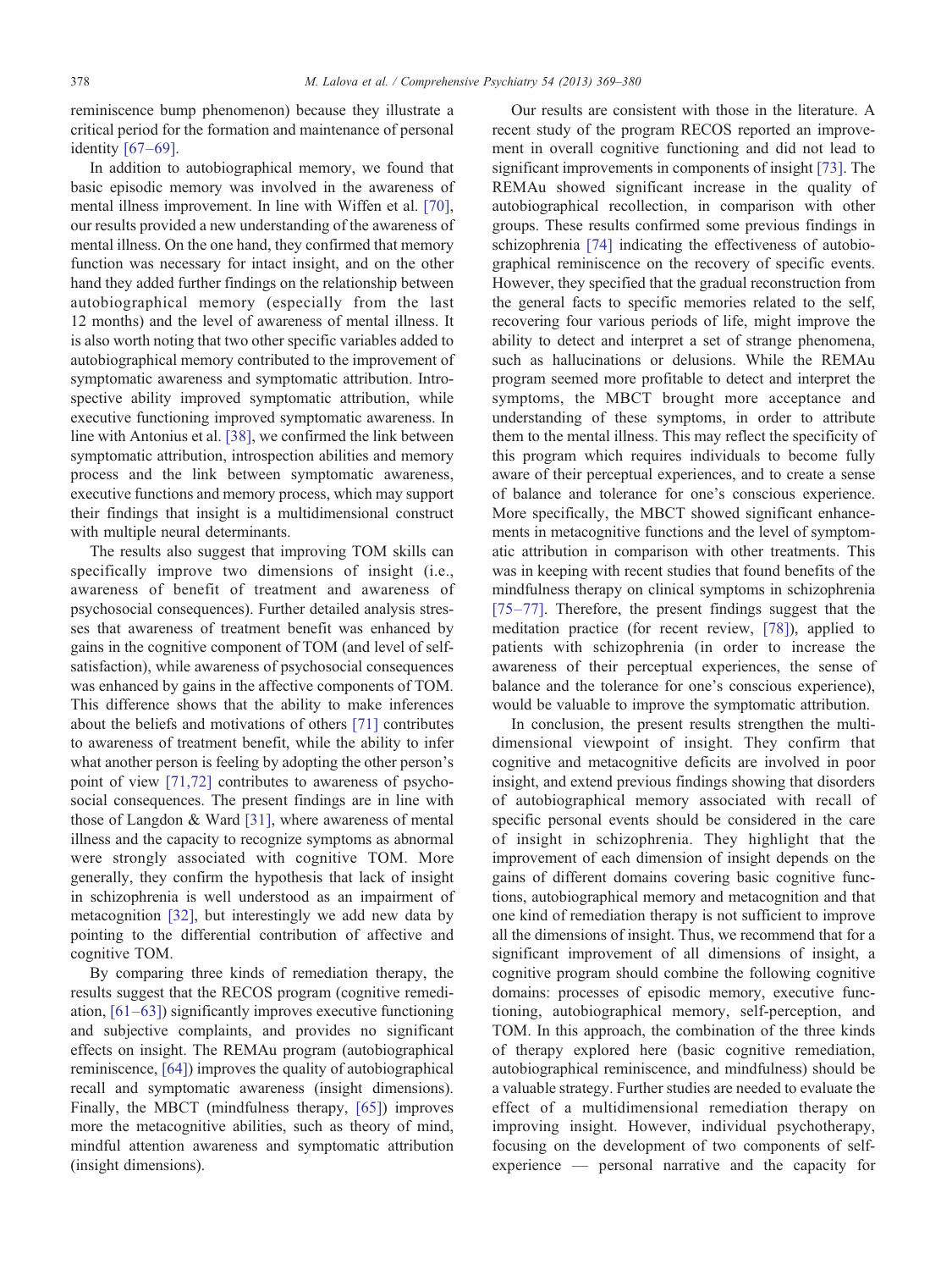<span id="page-10-0"></span>metacognition — could also contribute to a better selfawareness, awareness of others and the world around (for review, see [\[79\]](#page-11-0)). In future research, it would be interesting to assess the effects of combining psychotherapy with multidimensional remediation (general cognitive, autobiographical memory, and metacognitive) on the level of insight, symptomatology and functional outcomes.

## References

- [1] Amador XF, Kronengold H. The description and meaning of insight in psychosis. In: Amador XF, & David AS, editors. Insight and Psychosis. New York: Oxford University Press; 1998. p. 15-32.
- [2] Perkins DO. Predictors of noncompliance in patients with schizophrenia. J Clin Psychiatry 2002;63(12):1121-8 [Review].
- [3] Dickerson FB, Boronow JJ, Ringel N, Parente F. Lack of insight among outpatients with schizophrenia. Psychiatr Serv 1997;48(2): 195-9.
- [4] Amador XF, Flaum M, Andreasen NC, Strauss DH. Awareness of illness in schizophrenia and schizoaffective and mood disorders. Arch Gen Psychiatry 1994;51(10):826-36.
- [5] Schwartz RC, Cohen BN, Grubaugh A. Does insight affect long-term inpatient treatment outcome in chronic schizophrenia? Compr. Psychiatry 1997;38:283-8.
- [6] Lysaker PH, Buck KD, Salvatore G, Popolo R, Dimaggio G. Lack of awareness of illness in schizophrenia: conceptualizations, correlates and treatments approaches. Expert Rev Neurother 2009;9:1035-43.
- [7] Kelly BD, Clarke M, Browne S, McTigue O, Kamali M, Gervin M, et al. Clinical predictors of admission status in first episode schizophrenia. Eur Psychiatry 2004;19(2):67-71.
- [8] Xia J, Merinder LB, Belgamwar MR. Psychoeducation for schizophrenia. Cochrane Database Syst Rev 2011;15(6) [Review].
- [9] Rathod S, Kingdon D, Smith P, Turkington D. Insight into schizophrenia: the effects of cognitive behavioural therapy on the components of insight and association with sociodemographics—data on a previously published randomised controlled trial. Schizophr Res 2005;74(2–3):211-9.
- [10] Kingdon D, Turkington D. Cognitive–behavioural therapy of schizophrenia. Hillsdale (NJ): Lawrence A. Earlbaum Associates; 1994.
- [11] Drake R, Lewis SW. Insight and neurocognition in schizophrenia. Schizophr Res 2003;62:165-73.
- [12] Lysaker PH, Whitney KA, Davis LW. Awareness of illness in schizophrenia: associations with multiple assessments of executive function. J Neuropsychiatry Clin Neurosci 2006;18(4):516-20.
- [13] Rossell SL, Coakes J, Shapleske J, Woodruff PWR, David AS. Insight: its relationship with cognitive function, brain volume and symptoms in schizophrenia. Psychol Med 2003;33:111-9.
- [14] David AS. Insight and psychosis. Br J Psychiatry 1990;156:798-808.
- [15] Goldberg RW, Green-Paden LD, Lehman AF, Gold JM. Correlates of insight in serious mental illness. J Nerv Ment Dis 2001;189:137-45.
- [16] Walker E, Rossiter J. Schizophrenic patients' self-perceptions: legal and clinical implications. J Psychol Law 1989:55-73.
- [17] Marks KA, Fastenau PS, Lysaker PH, Bond GR. Self-Appraisal of Illness Questionnaire (SAIQ): relationship to researcher-rated insight and neuropsychological function in schizophrenia. Schizophr Res 2000;27,45(3):203-11.
- [18] Smith TE, Hull JM, Israel LM, Wilson DF. Insight, symptoms and neurocognitive functioning in schizophrenia and schizoaffective disorder. Schizophr Bull 2000;26:193-200.
- [19] Kim CH, Jayathilake K, Meltzer HY. Hopelessness, neurocognitive function, and insight in schizophrenia: relationship to suicidal behavior. Schizophr Res 2003;60:71-80.
- [20] Aleman A, Agrawal N, Morgan KD, David AS. Insight in psychosis and neuropsychological function: meta-analysis. Br J Psychiatry 2006; 189:204-12.
- [21] Larøi F, Barr WB, Keefe RSE. The neuropsychology of insight in psychiatric and neurological disorders. In: Amador X, & David A, editors. Insight and Psychosis; Awareness of Illness in Schizophrenia and Related Disorders. Oxford: Oxford University Press; 2004.
- [22] Tulving E. Memory and consciousness. Can Psychol 1985;25:1-12.
- [23] Baddeley AD, Thorton A, Chua SE, McKenna P. Schizophrenic delusions the construction of autobiographical memory. In: Rubin DC, editor. Remembering your past: studies in autobiographical memory. New York: Cambridge University Press; 1995. p. 384-428.
- [24] Feinstein A, Goldberg TE, Nowlin B, Weinberger DR. Types and characteristics of remote memory impairment in schizophrenia. Schizophr Res 1998;10,30(2):155-63.
- [25] Danion JM, Cuervo C, Piolino P, Huron C, Riutort M, Peretti S, et al. Conscious recollection in autobiographical memory: an investigation in schizophrenia. Conscious Cogn 2005;14:535-47.
- [26] Riutort M, Cuervo C, Danion JM, Peretti CS, Salamé P. Reduced levels of specific autobiographical memories in schizophrenia. Psychiatry Res 2003;117(1):35-45.
- [27] Conway MA. Memory and the self. J Mem Lang 2005;53:594-628.
- [28] Klein SB, Gangi CE. The multiplicity of self: neuropsychological evidence and its implications for the self as a construct in psychological research. Ann N Y Acad Sci 2010;1191:1-15.
- [29] Duval C, Desgranges B, de la Sayette V, Belliard S, Eustache F, Piolino P. What Happens to personal identity when semantic knowledge degrades: insights from semantic dementia. Neuropsychologia 2012;50(2):254-65.
- [30] Berna F, Bennouna-Greene M, Potheegadoo J, Verry P, Conway MA, Danion JM. Impaired ability to give a meaning to personally significant events in patients with schizophrenia. Conscious Cogn 2011;20(3): 703-11.
- [31] Langdon R, Ward P. Taking the Perspective of the Other Contributes to Awareness of Illness in Schizophrenia. Schizophr Bull 2009;35(5): 1003-11.
- [32] Lysaker PH, Dimaggio G, Bucka KD, Callawaya SS, Salvatore G, Carcione C, et al. Poor insight in schizophrenia: links between different forms of metacognition with awareness of symptoms, treatment need, and consequences of illness. Compr Psychiatry 2011;52:253-60.
- [33] Dimaggio G, Lysaker PH. Metacognition and severe adult mental disorders: from basic research to treatment. London: Bruner Routledge; 2010.
- [34] Lysaker PH, Ringer JM, Buck KD, Grant M, Olesek K, Leudtke BL, et al. Metacognitive and social cognition deficits in patients with significant psychiatric and medical adversity: a comparison between participants with schizophrenia and a sample of participants who are HIV-positive. J Nerv Ment Dis 2012;200(2):130-4.
- [35] Lysaker PH, Lysaker JT. Schizophrenia and the fate of the self. Oxford: Oxford University Press; 2008.
- [36] Stanghellini G, Lysaker PH. The psychotherapy of schizophrenia through the lens of phenomenology: intersubjectivity and the search for the recovery. Am J Psychother 2007;61:163-79.
- [37] Koren D, Seidman LJ, Poyurovsky M, et al. The neuropsychological basis of insight in first-episode schizophrenia: a pilot metacognitive study. Schizophr Res 2004;70:195-202.
- [38] Antonius D, Prudent V, Rebani Y, D'Angelo D, Ardekani BA, Malaspina D, et al. White matter integrity and lack of insight in schizophrenia and schizoaffective disorder. Schizophr Res 2011;128:76-82.
- [39] Saravanan B, Jacob KS, Prince M, et al. Culture and insight revisited. Br J Psychiatry 2004;184:107-9.
- [40] Morgan KD, David AS. Neuropsychological studies of insight in patientswith psychotic disorders. In: Amador XF, & David AS, editors. In sight and Psychosis. Oxford: Oxford University Press; 2004. p. 177-93.
- [41] Teasdale JD, Moore RG, Hayhurst H, Pope M, Williams S, Segal ZV. Metacognitive awareness and prevention of relapse in depression: empirical evidence. J Consult Clin Psychol 2002;70(2):275-87.
- [42] First MB, Spitzer RL, Gibbon MG, et al. Structured clinical interview for DSM-IV-TR axis I disorders: patient edition. Washington, D.C.: American Psychiatric Association; 2002.